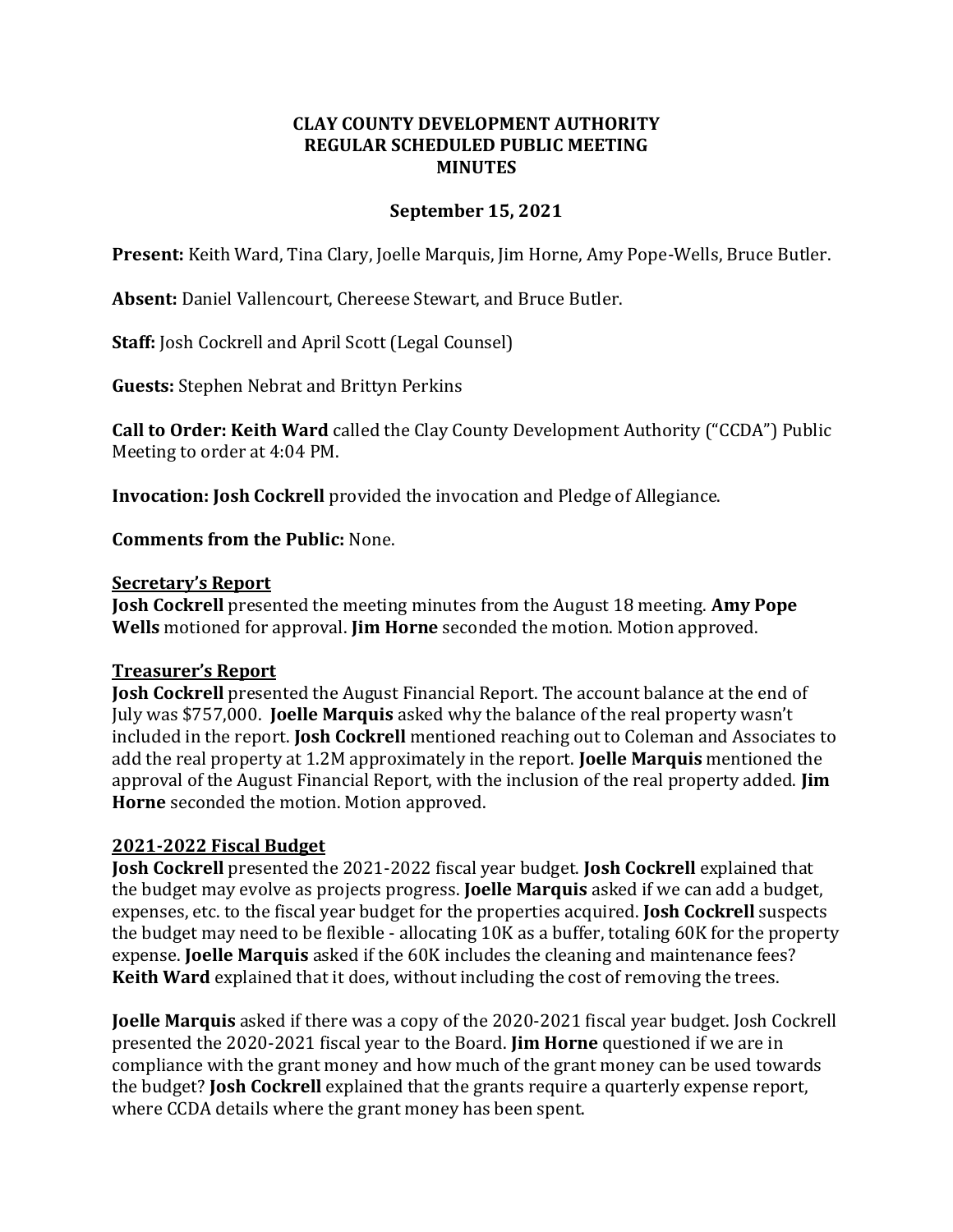**Joelle Marquis** requested to see previous years' insurance budget to compare. **Josh Cockrell** presented the 2020-2021 fiscal year insurance budget.

**Josh Cockrell** mentioned that CCDA is struggling to get bigger projects because Clay County does not have big businesses that need the CCDA - especially with the current lowinterest rates. **Josh Cockrell** asked the Board what bigger ideas and projects to expand the CCDA. **Jim Horne** asked what the CCDA's across Putnam county are doing? **Josh Cockrell** explained that some counties have more opportunities. They do not have the ability to do the same amount as CCDA - unique in that it's the only independent organization that can issue industrial revolution loans. Josh stated CCDA has to be creative to find more funds.

**Tina Clary** motioned for acceptance of the 2021-2022 fiscal year budget, with the discussed updates. **Jim Horne** seconded the motion. Motion Approved.

# **Chair's Report**

**Keith Ward** presented the demolition quotes. **Keith Ward** reported still awaiting **Daniel Vallencourt's** quote before discussing it with the Board. Keith Ward hopes to have a discussion next month to analyze the different quotes.

# **Executive Director's Report**

**Josh Cockrell** provided the grants update and reported to the CCDA of the DIG grant is \$366,666.66. **Josh Cockrell** updated on the College Drive Properties. Had a conference call to see how to move forward with the one property owner still struggling with COVID and is in Coma. Shortly after, the owner passed away. **Josh Cockrell** mentioned CCDA is awaiting a death certificate before proceeding with closing.

Stephen Nebrat explained the zoning within PUD. Stephen explained land developers go with PUD because it allows flexibility to the seller. Without knowing what to do with the land, Stephen suggests PUD allows flexibility, entitlement, and value to CCDA.

**Keith Ward** presented a question on **Daniel Vallencourt's** behalf: Why would we want to do a PUD rather than have the purchaser of the property? **Stephen Nebrat** explained that it's a matter of creating value and cutting time. **Amy Pope Wells** added that the PUD will cost less than 10K and open to a bigger market. **Stephen Nebrat** mentioned an example of a CR 220 property that a group purchased property, created a PID, and the group was able to take less than 100K/ acre and received 400-500K/acre. Steven reiterated the group had received their return because they worked on the property to add its value. **Joelle Marquis** questioned if the CCDA was pushing for a resolution in regards to the PUD. **Keith Ward** mentioned needing **Chereese Stewart** present before proceeding. **Keith Ward** suspects to revisit next month's board meeting.

# **Old/New Business**

Election of 2021-2022 board officers